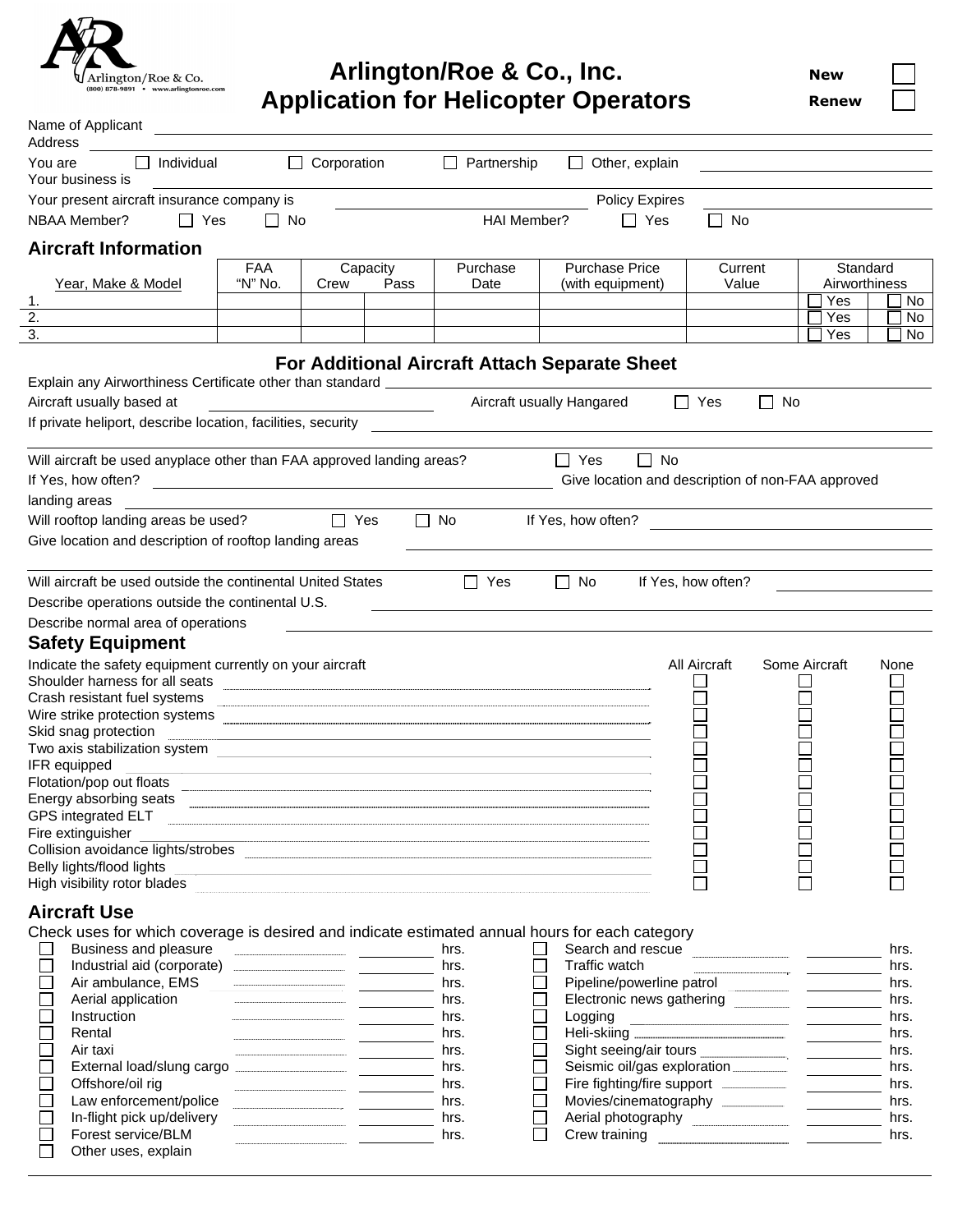| <b>Total Estimated Annual Utilization (hours)</b>                                                                                                                                                                                                                                                                                                                                             |                             |                                       |                    |  |  |
|-----------------------------------------------------------------------------------------------------------------------------------------------------------------------------------------------------------------------------------------------------------------------------------------------------------------------------------------------------------------------------------------------|-----------------------------|---------------------------------------|--------------------|--|--|
| If used under FAR 135, who owns the FAR 135 operating Certificate you operate under?<br>Who maintains operational control on the aircraft being operated under FAR 135?<br>Are flights at night contemplated? □ Yes □ No If yes, how frequently? _______<br>Who performs maintenance?                                                                                                         |                             | Are landing sites lighted? ■ Yes ■ No |                    |  |  |
| <b>Aircraft Maintenance</b><br>Will "OEM" flight critical parts be utilized on your aircraft?<br>Will "OEM" parts be purchased from a make and model Factory approved facility?<br>Will all maintenance be performed by personnel who have attended a Factory approved Customer Service Facility or at a Customer Service<br>Facility by factory trained technicians?<br>$\Box$ Yes $\Box$ No | $\Box$ Yes                  | No<br>$\Box$ Yes $\Box$ No            |                    |  |  |
| <b>Aircraft Ownership</b><br>I do not own the aircraft by myself $\Box$<br>Name(s) and address(es) of:                                                                                                                                                                                                                                                                                        |                             | Co-owner(s)<br>Mortgagee(s)           | $\Box$ Lessor(s)   |  |  |
| Amount of any lien or loan, excluding interest and/or finance charges<br>Does your lienholder require lienholder's interest insurance (Breach of Warranty)?                                                                                                                                                                                                                                   |                             | \$<br>$\Box$ No<br>$\Box$ Yes         |                    |  |  |
| Indicate the coverages desired.                                                                                                                                                                                                                                                                                                                                                               |                             |                                       |                    |  |  |
|                                                                                                                                                                                                                                                                                                                                                                                               |                             |                                       |                    |  |  |
| Coverage                                                                                                                                                                                                                                                                                                                                                                                      |                             | <b>Limits of Coverage</b>             |                    |  |  |
| Combined Liability Coverage for bodily injury and property<br>damage                                                                                                                                                                                                                                                                                                                          | \$                          | Each Occurrence                       |                    |  |  |
| Combined Liability Coverage for bodily injury (except to<br>passengers) and property damage                                                                                                                                                                                                                                                                                                   | \$                          | Each Occurrence                       |                    |  |  |
| Liability Coverage for bodily injury to anyone but passengers                                                                                                                                                                                                                                                                                                                                 | \$                          | \$<br>Each<br>Person                  | Each<br>Occurrence |  |  |
| Liability Coverage for bodily injury to passengers only                                                                                                                                                                                                                                                                                                                                       | \$                          | \$<br>Each<br>Person                  | Each<br>Occurrence |  |  |
| Liability Coverage for property damage                                                                                                                                                                                                                                                                                                                                                        | \$                          | Each Occurrence                       |                    |  |  |
| <b>Medical Coverage</b>                                                                                                                                                                                                                                                                                                                                                                       | \$                          | Each Person                           |                    |  |  |
| Aircraft Physical                                                                                                                                                                                                                                                                                                                                                                             | \$                          |                                       |                    |  |  |
| Damage Coverage                                                                                                                                                                                                                                                                                                                                                                               | \$                          |                                       |                    |  |  |
| 1.                                                                                                                                                                                                                                                                                                                                                                                            | \$                          |                                       |                    |  |  |
| 2.                                                                                                                                                                                                                                                                                                                                                                                            | \$                          |                                       |                    |  |  |
| 3.                                                                                                                                                                                                                                                                                                                                                                                            | \$                          |                                       |                    |  |  |
| Rotors not in-motion deductible<br>\$                                                                                                                                                                                                                                                                                                                                                         | Rotors in-motion deductible | \$                                    |                    |  |  |
| Accidente/Incidente                                                                                                                                                                                                                                                                                                                                                                           |                             |                                       |                    |  |  |

## **Accidents/Incidents**

Any accidents/incidents in the last five years  $\Box$  Yes  $\Box$  No If Yes, describe fully on a separate sheet. Has any insurer cancelled, declined or refused to write any aviation insurance for you or one of your pilots?  $\Box$  No  $\Box$  Yes

I/We authorize the following agent/broker to represent me/us in the placing of this insurance: Name and Address of Broker: Arlington/Roe & Co., Inc., P. O. Box 80803, Indianapolis, IN 46280

This form along with a completed Pilot History Form will be required for each pilot operating the insured helicopter.

I/We represent that all information provided in this application is true and complete to the best of my/our knowledge and that no relevant information has been withheld. I/We understand that no insurance is in force unless and until The Underwriting Company effects a binder of insurance or issues a policy. It is understood, however, that if insurance is ordered from and accepted by The Underwriting Company, the full amount of premium becomes due and payable immediately

Date **Signature of Applicant or Authorized Representative**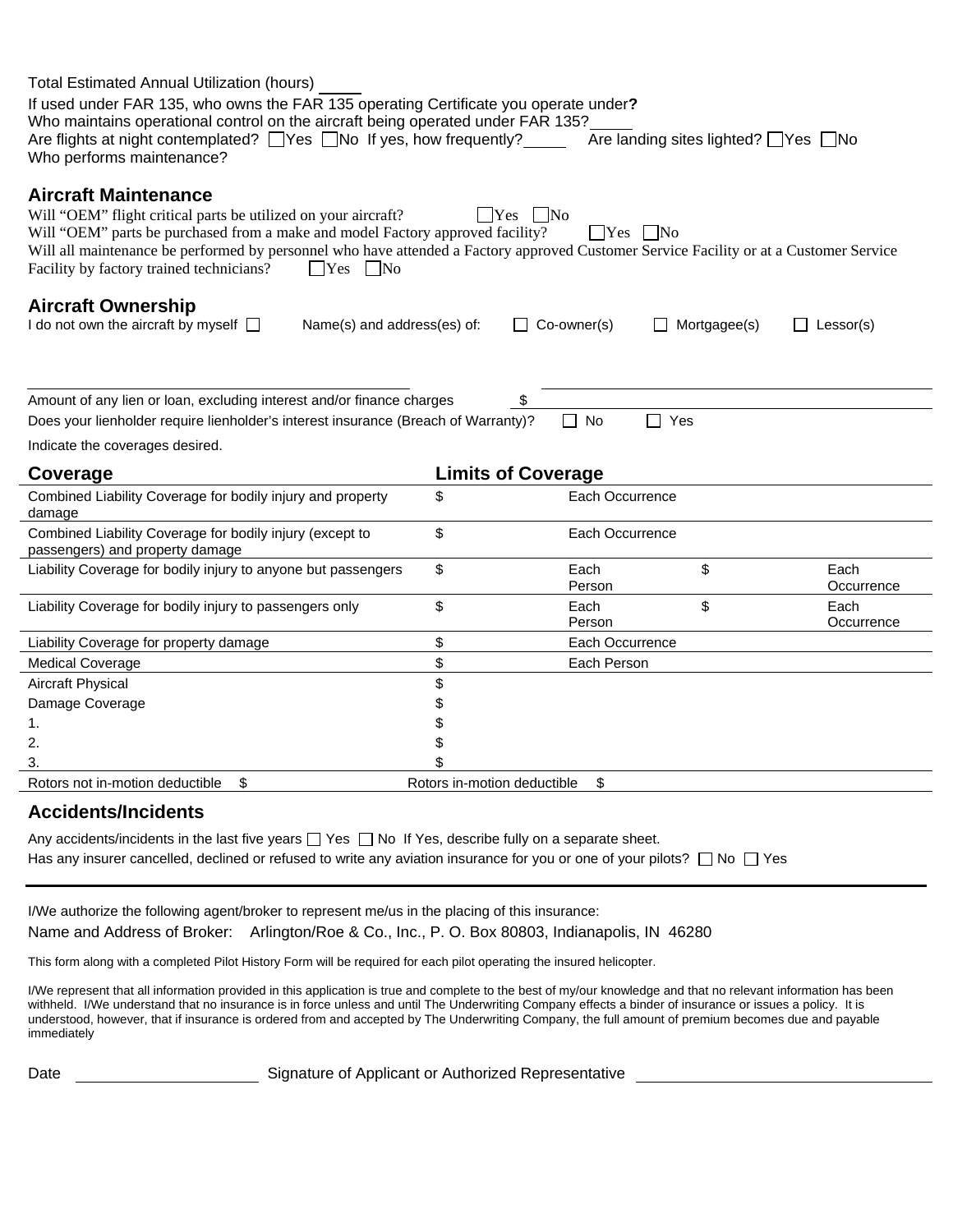

## **PILOT HISTORY FORM**

| NAME OF AIRCRAFT OWNER OR NAME OF INSURED                                                                                                                                                                                      |                                                                                                                |                                                                                                                                                                             | PILOT'S FULL NAME                                                    |                              |                                        |                          | DATE OF BIRTH |                                      |                 |
|--------------------------------------------------------------------------------------------------------------------------------------------------------------------------------------------------------------------------------|----------------------------------------------------------------------------------------------------------------|-----------------------------------------------------------------------------------------------------------------------------------------------------------------------------|----------------------------------------------------------------------|------------------------------|----------------------------------------|--------------------------|---------------|--------------------------------------|-----------------|
| <b>PILOT'S ADDRESS</b><br>(STREET)                                                                                                                                                                                             |                                                                                                                | (CITY)                                                                                                                                                                      |                                                                      |                              |                                        |                          |               |                                      |                 |
|                                                                                                                                                                                                                                |                                                                                                                |                                                                                                                                                                             | (STATE/PROVINCE)<br>(ZIP/POSTAL CODE)                                |                              |                                        |                          |               |                                      |                 |
|                                                                                                                                                                                                                                |                                                                                                                | <b>EMPLOYEMENT HISTORY</b>                                                                                                                                                  |                                                                      |                              |                                        |                          |               |                                      |                 |
| <b>EMPLOYER</b>                                                                                                                                                                                                                | <b>DATES</b><br><b>EMPLOYED</b>                                                                                | OCCUPATION If employed as a pilot, list all duties in addition to those normal for a pilot<br>and indicate percentage of your total time spent on non-pilot related duties. |                                                                      |                              |                                        |                          |               |                                      |                 |
| <b>Current Employer</b>                                                                                                                                                                                                        |                                                                                                                |                                                                                                                                                                             |                                                                      |                              |                                        |                          |               |                                      |                 |
| 1.                                                                                                                                                                                                                             |                                                                                                                |                                                                                                                                                                             |                                                                      |                              |                                        |                          |               |                                      |                 |
| 2.                                                                                                                                                                                                                             |                                                                                                                |                                                                                                                                                                             |                                                                      |                              |                                        |                          |               |                                      |                 |
| 3.                                                                                                                                                                                                                             |                                                                                                                |                                                                                                                                                                             |                                                                      |                              |                                        |                          |               |                                      |                 |
| 4.                                                                                                                                                                                                                             |                                                                                                                |                                                                                                                                                                             |                                                                      |                              |                                        |                          |               |                                      |                 |
| DRIVERS LICENSE NO.                                                                                                                                                                                                            | STATE/PROVINCE                                                                                                 |                                                                                                                                                                             | SOCIAL SECURITY NO.                                                  |                              |                                        | AIRMAN'S CERTIFICATE NO. |               |                                      |                 |
| <b>CERTIFICATES, ENDORSEMENTS AND RATINGS (Canadian Only)</b>                                                                                                                                                                  |                                                                                                                |                                                                                                                                                                             |                                                                      |                              | <b>CIVILIAN - TOTAL HOURS - LOGGED</b> |                          |               |                                      |                 |
| Student<br><b>J</b> Private                                                                                                                                                                                                    | Single Engine Land<br>Single Engine Sea                                                                        |                                                                                                                                                                             | <b>PISTON</b><br><b>AIRCRAFT</b><br>LAND                             |                              |                                        | <b>SEA</b>               | AMPH.         | <b>TURBO</b><br>PROP.                | <b>JET</b>      |
| Commercial                                                                                                                                                                                                                     | Seaplane                                                                                                       |                                                                                                                                                                             | SINGLE ENG                                                           |                              |                                        |                          |               |                                      |                 |
| Airline (ATP)/(ATR)<br>Instructor                                                                                                                                                                                              | Multi-Engine Land<br>Multi-Engine Sea                                                                          |                                                                                                                                                                             | <b>Fixed Wing</b><br><b>MULTI ENG</b>                                |                              |                                        |                          |               |                                      |                 |
| Instrument Rating                                                                                                                                                                                                              | Center Line Thrust                                                                                             |                                                                                                                                                                             | <b>Fixed Wing</b>                                                    |                              |                                        |                          |               |                                      |                 |
| Helicopter<br>Glider<br>Mechanic Aircraft                                                                                                                                                                                      | Mechanic Powerplant                                                                                            |                                                                                                                                                                             | Rotary Wing                                                          |                              |                                        |                          |               |                                      |                 |
| Other (Specify):                                                                                                                                                                                                               |                                                                                                                |                                                                                                                                                                             | <b>MILITARY - TOTAL HOURS - LOGGED</b>                               |                              |                                        |                          |               |                                      |                 |
|                                                                                                                                                                                                                                |                                                                                                                |                                                                                                                                                                             | <b>AIRCRAFT</b><br><b>PISTON</b><br><b>TURBO PROP.</b><br><b>JET</b> |                              |                                        |                          |               |                                      |                 |
| Type Ratings/Endorsements (Specify):                                                                                                                                                                                           |                                                                                                                |                                                                                                                                                                             | <b>Fixed Wing</b>                                                    |                              |                                        |                          |               |                                      |                 |
|                                                                                                                                                                                                                                |                                                                                                                |                                                                                                                                                                             | <b>Rotary Wing</b>                                                   |                              |                                        |                          |               |                                      |                 |
| DATE OF LAST BIENNIAL OR ANNUAL FLIGHT REVIEW<br>MEDICAL CLASS AND DATE OF EXPIRATION                                                                                                                                          |                                                                                                                |                                                                                                                                                                             |                                                                      |                              |                                        |                          |               |                                      |                 |
|                                                                                                                                                                                                                                | BREAKDOWN OF EXPERIENCE BY MAKE AND MODEL<br>(Please specify makes and models whether land, sea, or amphibian) |                                                                                                                                                                             |                                                                      |                              |                                        |                          |               |                                      |                 |
| <b>LIST MAKE AND MODEL</b>                                                                                                                                                                                                     |                                                                                                                | <b>TOTAL LOGGED HOURS</b>                                                                                                                                                   |                                                                      |                              |                                        |                          |               | TIME AS SECOND-IN-COMMAND (Co-Pilot) |                 |
| (One per line - must include Make                                                                                                                                                                                              | <b>Total Hours</b>                                                                                             | Last 90                                                                                                                                                                     | <b>VFR Last</b>                                                      | <b>IFR Last</b><br>12 Months | Total                                  | Last 90                  |               | <b>VFR Last</b>                      | <b>IFR Last</b> |
| and Model aircraft being insured)                                                                                                                                                                                              |                                                                                                                | Days                                                                                                                                                                        | 12 Months                                                            |                              | Hours                                  | Days                     |               | 12 Months                            | 12 Months       |
|                                                                                                                                                                                                                                |                                                                                                                |                                                                                                                                                                             |                                                                      |                              |                                        |                          |               |                                      |                 |
|                                                                                                                                                                                                                                |                                                                                                                |                                                                                                                                                                             |                                                                      |                              |                                        |                          |               |                                      |                 |
|                                                                                                                                                                                                                                |                                                                                                                |                                                                                                                                                                             |                                                                      |                              |                                        |                          |               |                                      |                 |
|                                                                                                                                                                                                                                |                                                                                                                |                                                                                                                                                                             |                                                                      |                              |                                        |                          |               |                                      |                 |
|                                                                                                                                                                                                                                |                                                                                                                |                                                                                                                                                                             |                                                                      |                              |                                        |                          |               |                                      |                 |
| TOTAL PILOT-IN-COMMAND HOURS OF ALL<br>APPROXIMATE NUMBER OF WATER LANDINGS AND<br>TOTAL LOGGED HOURS FOR TAILWHEEL<br><b>EQUIPPED AIRCRAFT:</b><br><b>MULTI-ENGINE AIRCRAFT:</b><br>TAKE-OFFS MADE DURING THE LAST 12 MONTHS: |                                                                                                                |                                                                                                                                                                             |                                                                      |                              |                                        |                          |               |                                      |                 |
| SPECIFY MAKE AND MODEL(S) ON WHICH APPROVAL IS SOUGHT AS:                                                                                                                                                                      |                                                                                                                |                                                                                                                                                                             |                                                                      |                              |                                        |                          |               |                                      |                 |
| PILOT-IN-COMMAND:<br>SECOND-IN-COMMAND:                                                                                                                                                                                        |                                                                                                                |                                                                                                                                                                             |                                                                      |                              |                                        |                          |               |                                      |                 |
| WHERE AND WHEN DID YOU LEARN TO FLY? (Give year, place and school or course completed)                                                                                                                                         |                                                                                                                |                                                                                                                                                                             |                                                                      |                              |                                        |                          |               |                                      |                 |